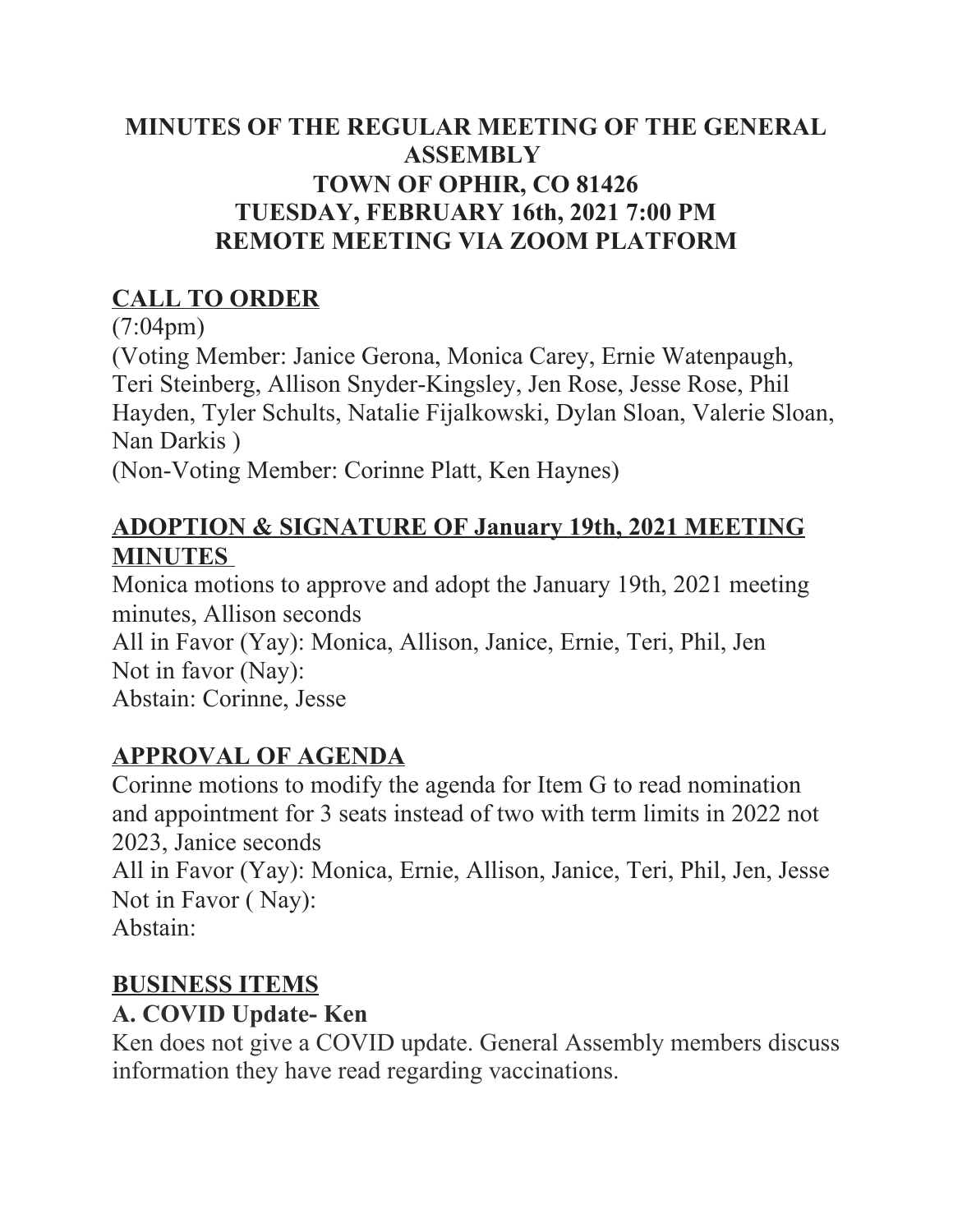## **B. January 2021 Paid Invoices and Budget- Ken**

Ken goes over the long-term budget. Ken goes over future deficits in the water department. The water department will be in the red by 2026. Ken offers ideas to increase revenue and how to pay the bills.

## **C.Ophir Environmental Commission Presentation on Ophir Open Space History- Monica**

Monica presents a slideshow presentation on the legacy of Open Space in Ophir beginning with credits to Robin Machado and Allen Hart for getting the ball rolling and creating an Open Space program for the Town of Ophir. The slideshow that Monica presents shows the Waterfall Land Exchange, creation of the Ophir Environmental Commission, Ferric Oxide project, and New Dominion Mine Cleanup. From 1994 to 2010, the Ophir open space initiatives, directly and indirectly, transitioned some 1200+ acres of mining claims in the Ophir Valley to the Trust for Public Lands. Today in 2020, there is more to be considered with environmental stewardship. The Town can more effectively describe and manage town-owned "open space" as landbank, preserves, and public.

#### **D. Nominations for Three Ophir Environmental Commission seats with Appointments at the March 16th, 2021 General Assembly Meeting with terms ending March 2022-Monica**

There are three open seats in the Ophir Environmental Commission for one year with terms ending March 2022. Monica would like to nominate Teri Steinberg, Jacey DePreist, and Larry Rosen to fill these seats. Teri Steinberg accepts her nomination. Monica has spoken to Jacey and Larry and they are interested in filling the seats. There are no further nominations from the General Assembly.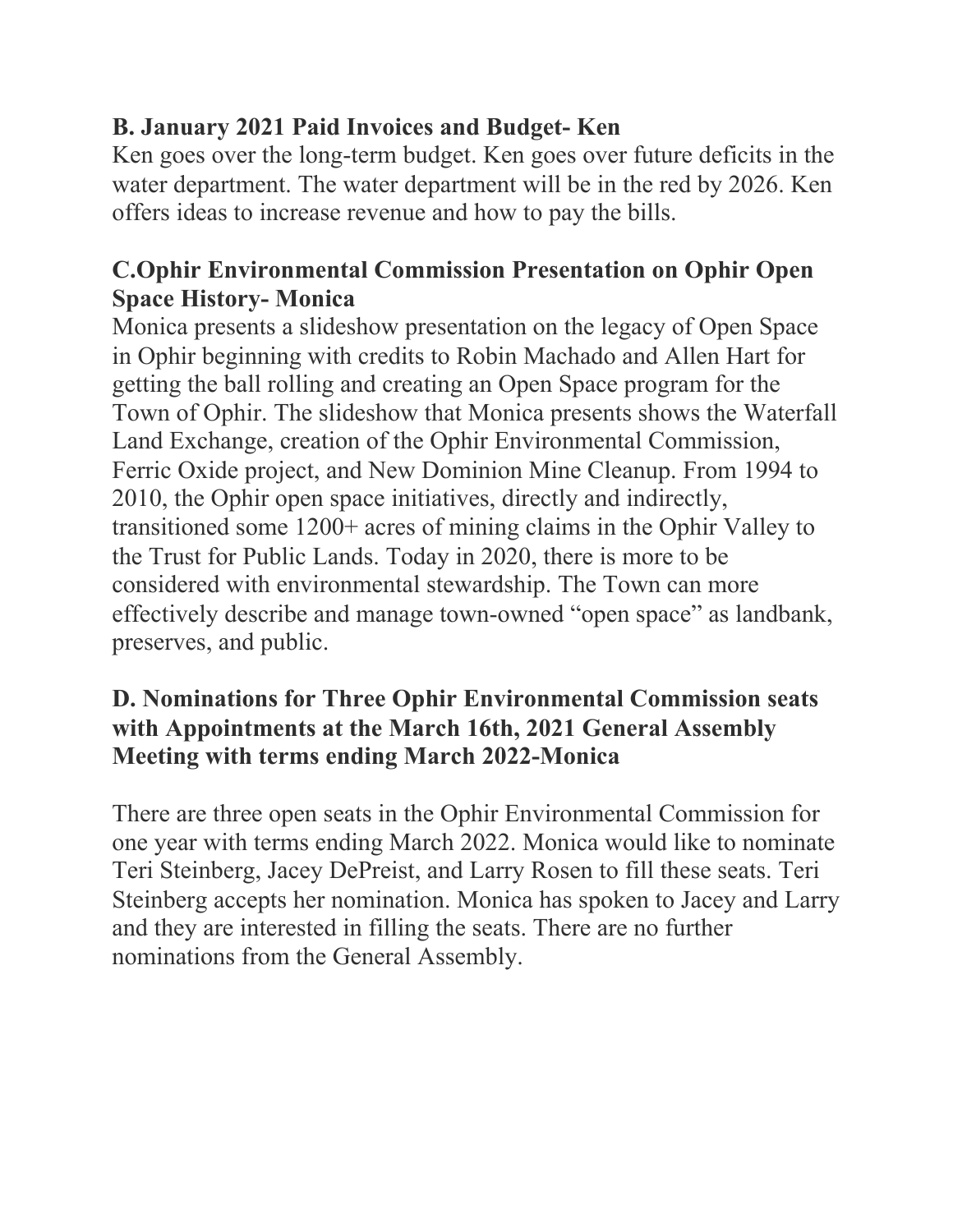#### **E. Nomination and Appointment to fill 1 vacant Full-Time Planning and Zoning seat with a term to end July 2021- Allison**

A member of the P&Z has resigned. Allison makes a motion to nominate and appoint Valerie Sloan to fill this vacant seat with a term to end in July 2021. There are no further nominations to fill this seat.

All in Favor(yes): Corinne, Phil, Monica, Tyler, Teri, Ernie, Janice, Allison, Jen, Jesse Not in Favor(no): Abstain: The yes's have it and Valerie Sloan is appointed to the Planning and Zoning Commission.

#### **F. Second and Final Reading, Approval and Adoption of Ordinance 2021-4, Approving an Agreement with Bee Happy Lands for 2021- Organic Integrated Weed Management for Town Owned Property-Ken**

Monica motions to approve, Allison seconds.

All in Favor (Yes): Phil Hayden, Monica, Tyler, Allison, Teri, Janice, Val, Not in Favor ( No):

Abstain: Jen, Jesse, Corinne

The yes's have it and the motion is carried by the General Assembly to approve Ordinance 2021-4.

### **G. Introduction and First Reading of Ordinance 2021-5, Authorizing Speed Limits within the Town- Ken**

Ken shares a map of proposed speed limit areas with additional signage. This ordinance would change the speed limit from 15 mph down to 10 mph in the residential areas and would keep the spring gulch part of Granite Street at 15mph. There is a discussion on signage. Ken comments that the Town still does not have the means to enforce people who speed until there is a municipal court system. Tyler motions to refer Ordinance 2021-5 to a second reading, Janice seconds.

All in Favor (Yes): Janice, Monica, Teri, Allison, Tyler, Val, Nan, Phil, Jesse, Jen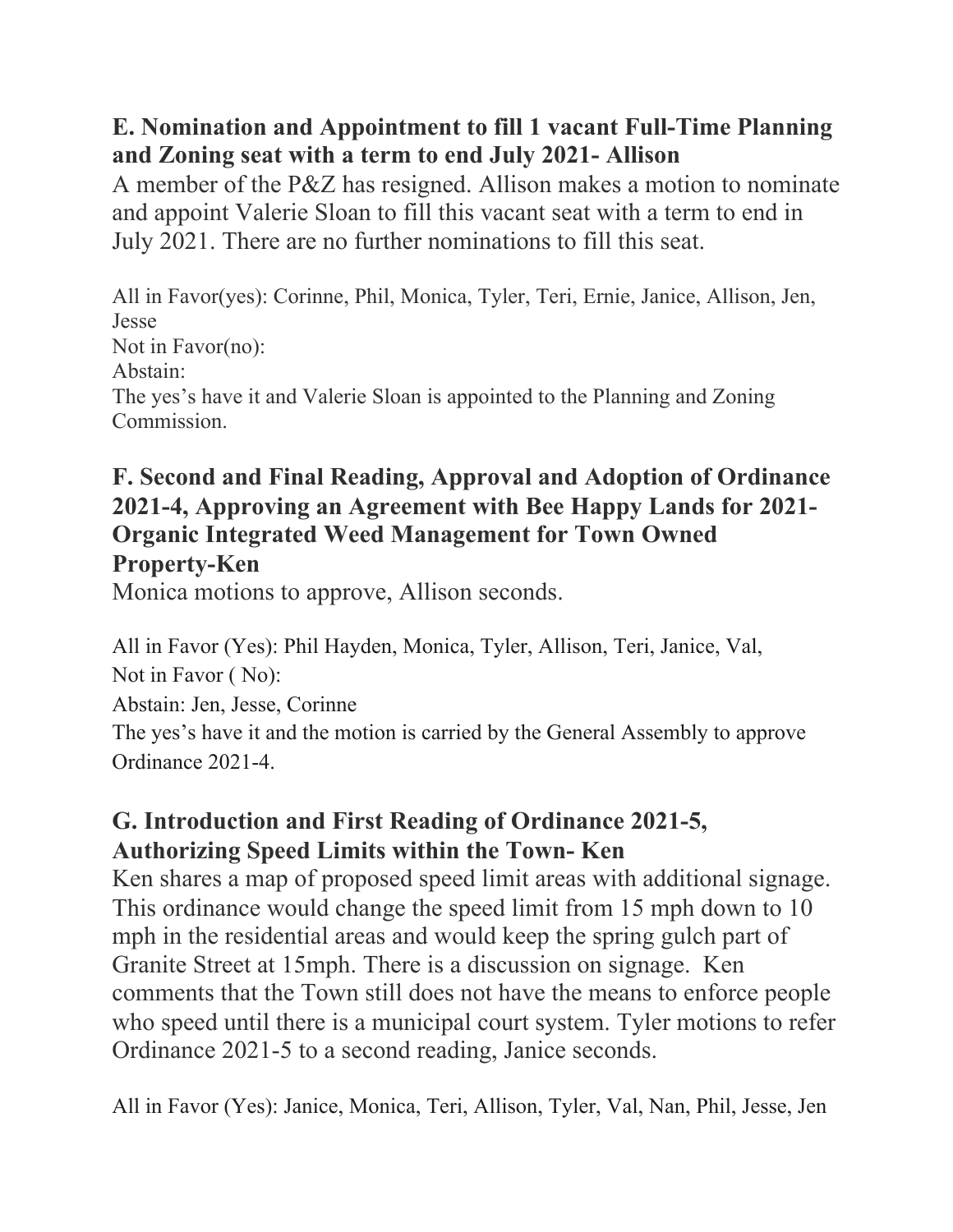Not in Favor ( No): Abstain:

The yes's have it and the motion is carried by the General Assembly to refer Ordinance 2021-5 to a second and final reading for adoption.

#### **H. Discussion and Presentation on Ordinance 1996-3, Concerning Revenue and Imposing a 2% Sales Tax on Sale of Tangible Personal Property at retail and furnishing of taxable services in the Town of Ophir, and Imposing a 2% Use Tax for the Privilege of Using or Consuming in Ophir, any Construction and Building Materials for Storing, and Providing an Election on Proposals Herein Contained-Ken**

Ken discusses Ordinance 1996-3 and the three different parts. 1) Tax on Building materials. Currently being applied 2) Business Licenses. This is currently not being utilized, these would be applied to businesses doing business in the Town limits. This would apply to businesses coming into Ophir to do work such as electricians and plumbers 3) 2% sales tax- not being utilized. It is applied to items sold within the Town of Ophir. This was not set up with the State of Colorado. This would affect online sales in Ophir. The State collects it and then gives it to Ophir. This would also add a 2% sales tax to cars bought and sold in Ophir. The State will not allow Ophir to ignore the tax. The GA needs to decide what happens next. Options for the next step: 1) Accept collection of the tax starting in July if the state gets director by May and be allocated to either the General or Capital Fund as written in the Ordinance 2)Repeal the Ordinance by a vote in the November General Election 3) Change the amount of tax collected by a vote at the November General Election. The Town would have collected around \$20,000 from 2019 from 2% online sales tax collection. Ken presents a graph that shows while the population of Ophir has not increased dramatically all in the last 20 years, the needs and costs of those needs of the townspeople have significantly increased. In perspective, the Town of Telluride's sales tax is 8%. The General Assembly likes the idea of having a "cap" and a rebate process that businesses in Ophir can apply for once they have hit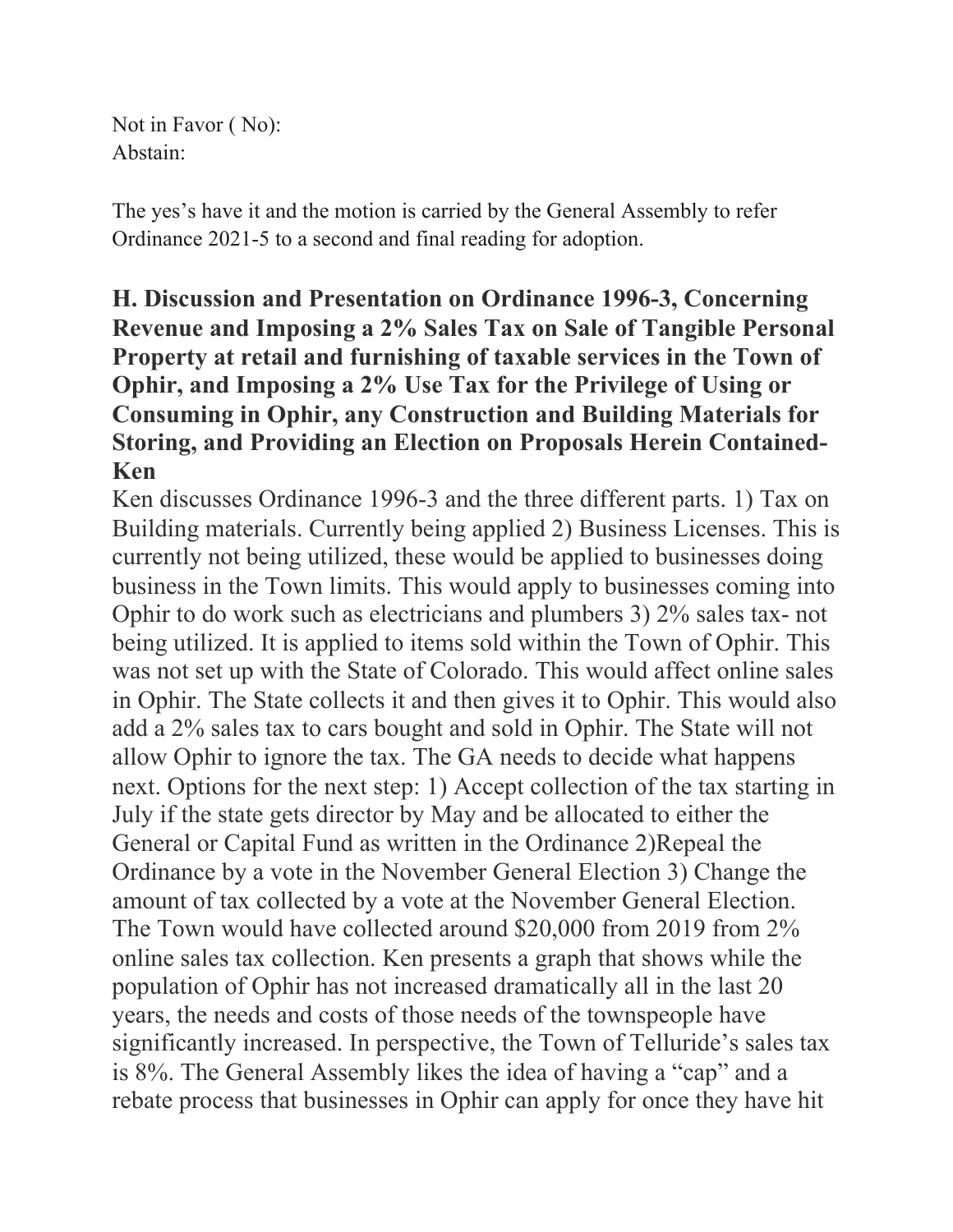that "cap". Caps, rebates, raising business license fees, and exactly where the money goes in the different funds would be an amendment to the 1996 Ordinance. The General Assembly gives Ken direction to go for the tax, caps for businesses between \$500-\$1,000, and that businesses need to have a license in order to qualify for those rebates.

## **5. STAFF REPORTS**

**Town Manager (Ken Haynes):** Ophir received a \$5,000 grant for the fiber to the home broadband engineering plan. Ken is working on the broadband contract with Visionary. Ken reports on issues with propane heaters at town buildings.

**Town Mayor (Corinne Platt):** Corinne is working on a fire mitigation plan with Henry Mitchell. Megan Eno will be at the next staff meeting with a discussion on gates, snowmobiling, and taking down USFS cabins. Harley Brooke-Hitching has approached the County to lower the speed limit near her home. Corinne would like to send a letter to local realtors educating them on Ophir zoning and land use.

## **Town Clerk( Sydney Roop):** N/A

**Ophir Environmental Chairperson (Monica Carey):** Monica discusses the next steps for OEC seeing there will not be enough members for a March quorum. Ken will step up and help the OEC. **Planning and Zoning Chairperson (Allison Snyder-Kingsley):** P&Z

is hoping for a greenhouse amendment to the LUC and moderate avalanche zoning discussion by the next GA.

**Treasurer ( Cindy Wyszynski):** N/A

# **6. NEW BUSINESS**

Nan Darkis asks the GA if anyone knows if we are in a designated wildfire zone. Corinne said she will reach out to Henry.

Request from a resident (not at the General Assembly Meeting) to look into the S.I.D in East Ophir and making sure if there are any loose ends that those are tied up.

There is a discussion on signage, East Ophir winter parking, plowing, and using flyers to reach out to skiers to slow down while driving through Ophir.